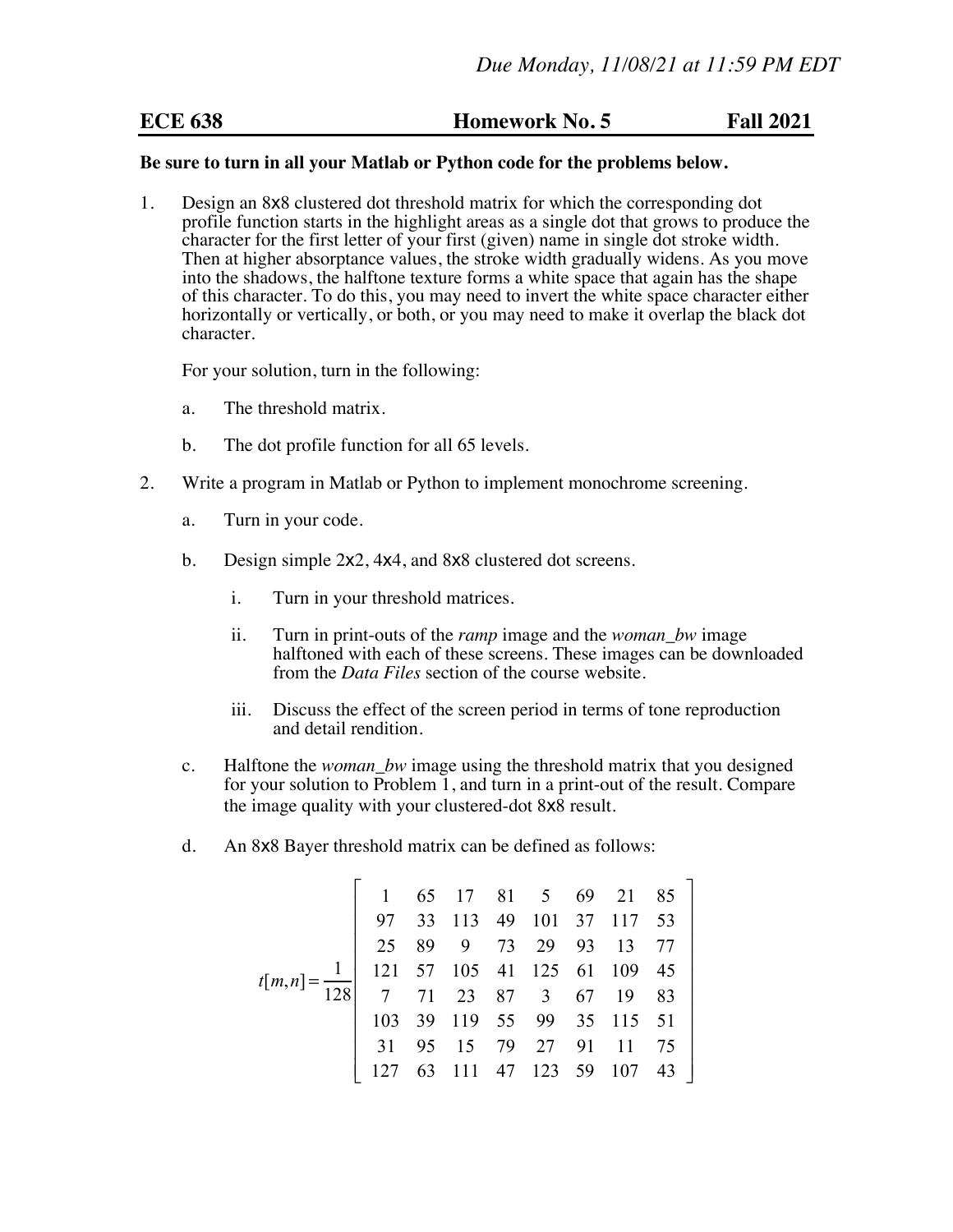Here, the continuous-tone image is assumed to be scaled between 0 and 1. Halftone the *woman\_bw* image using the 8x8 Bayer threshold matrix, and turn in a print-out of the result. Compare the image quality with your clustered-dot 8x8 result and with the image halftone with the 8x8 matrix that you designed for your solution to Problem 1.

3. This problem deals with the spatial frequency analysis of halftone textures as a means of understanding the appearance of these textures as seen by a human observer. Throughout this problem, we will consider a printer with addressable pixel spacing *R*, and periodic halftone textures with a halftone cell size  $X = MR$ that can be implemented using a screening process. We will further assume that  $M = 4$ ; so our halftoning process will yield 17 levels of gray, including full white (0) and full black (1) in units of absorptance. Typically,  $R = \frac{1}{600}$  inch; but we will just use the symbol *R* to keep things simpler. We will assume an ideal printer dot profile given by

$$
d(x,y) = \begin{cases} 1, & |x|, |y| < R/2 \\ 0, & \text{else} \end{cases}
$$

.

The figure below shows just one period of the doubly spatially periodic dot profile function  $p_i[m,n;a]$  where  $i = A, B$  for just two levels of absorptance  $a = \frac{4}{16}$  and  $a = \frac{6}{16}$ . These dot profile functions correspond to two different screens A and B, which produce clustered-dot textures and dispersed dot textures, respectively. Here, we assume that  $p_i[m,n;a] = p_i[m + kM, n + lN; a]$ ,  $\forall$  integer *k*,*l* .

| One period of dot profile<br>$p_A[m,n;a]$ |  | One period of dot profile<br>$p_{\scriptscriptstyle R}[m,n;a]$ |  |
|-------------------------------------------|--|----------------------------------------------------------------|--|
|                                           |  |                                                                |  |
|                                           |  |                                                                |  |

Let's denote the continuous-parameter version of the dot profile function as  $p_i[x, y; a]$ , where  $i = A, B$ . We can then write

$$
p_i[x, y; a] = \sum_{m=-\infty}^{\infty} \sum_{n=-\infty}^{\infty} p_i[m, n; a]d(x - mR, y - nR)
$$

where  $d(x, y) = \text{rect}(x / R, y / R)$ .

a. Consider absorptance level  $a = \frac{4}{16}$ . Using the replication operator and the function rect(*x*, *y*), develop the simplest possible expressions for  $p_A[x, y; \frac{4}{16}]$ and  $p_B[x, y; \frac{4}{16}]$ . **Hint:** For Dot Profile A, you should use just one *rect* function to represent each dot cluster.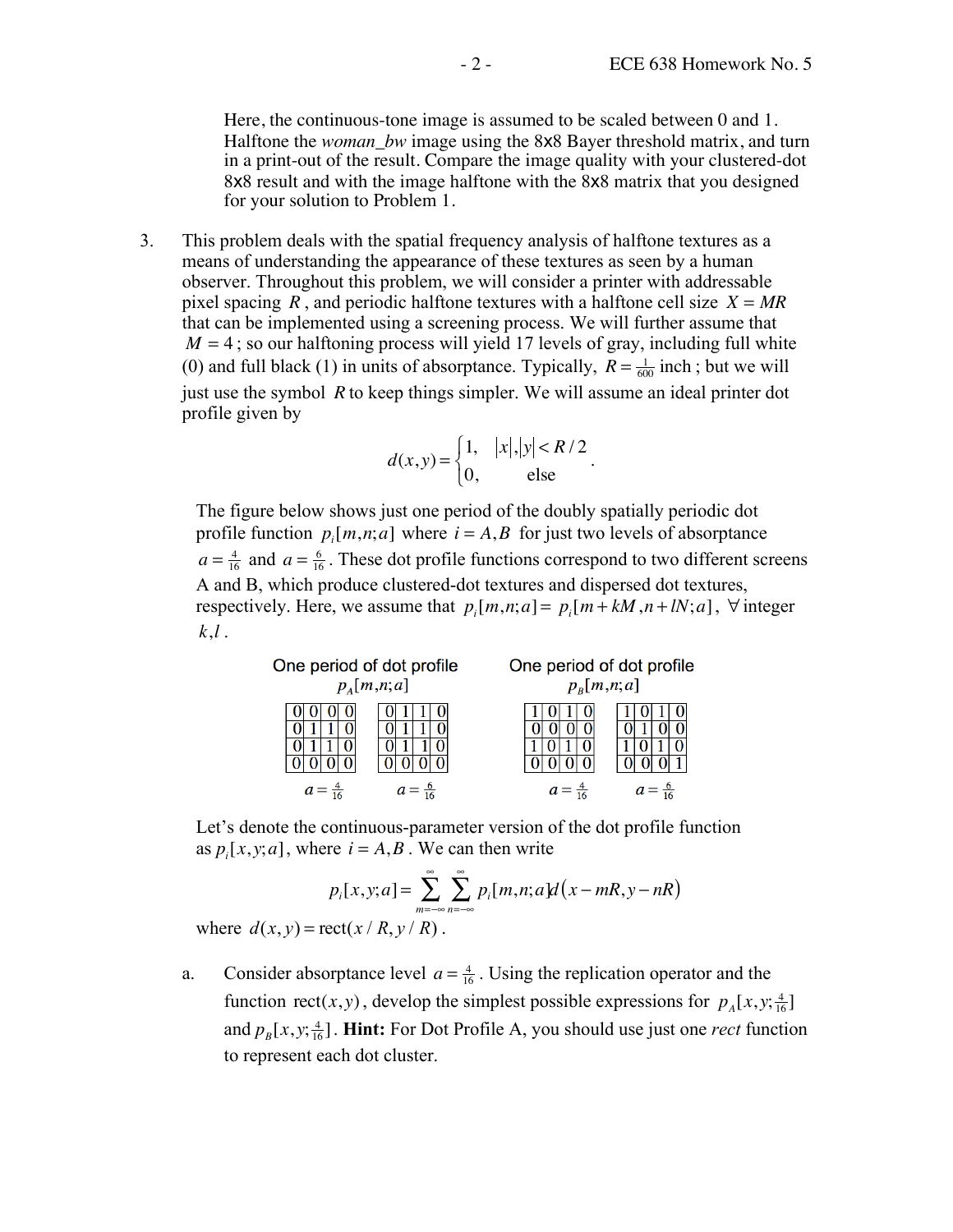- b. Use your answer to part (a) and standard Fourier transform pairs to find the 2- D continuous-space Fourier transforms  $P_A[u, v; \frac{4}{16}]$  and  $P_B[u, v; \frac{4}{16}]$  for the two dot profile functions  $p_A[x, y; \frac{4}{16}]$  and  $p_B[x, y; \frac{4}{16}]$ , respectively. Remove all operators from your answer; and simplify your answer as much as possible.
- c. Based on your answer to part (b), sketch and fully dimension the spectra  $P_A[u, v; \frac{4}{16}]$  and  $P_B[u, v; \frac{4}{16}]$ . Pay particular attention to the location and amplitude of each spectral impulse.
- d. Consider absorptance level  $a = \frac{6}{16}$ . Using the replication operator and the function rect(*x*, *y*), develop the simplest possible expressions for  $p_A[x, y; \frac{6}{16}]$ and  $p_B[x, y; \frac{6}{16}]$ . **Hint:** For  $p_A[x, y; \frac{6}{16}]$ , your answer should have a form that is very similar to that obtained in your answer to part (a) for  $p_A[x, y; \frac{4}{16}]$ . On the other hand, you should express  $p_B[x, y; \frac{6}{16}]$  as the sum of  $p_B[x, y; \frac{4}{16}]$  and an additional term that accounts for the two new printer dots within each period of the dot profile function.
- e. Use your answer to part (d) and standard Fourier transform pairs to find the 2- D continuous-space Fourier transforms  $P_A[u, v; \frac{6}{16}]$  and  $P_B[u, v; \frac{6}{16}]$  for the two dot profile functions  $p_A[x, y; \frac{6}{16}]$  and  $p_B[x, y; \frac{6}{16}]$ , respectively. Remove all operators from your answer; and simplify your answer as much as possible.
- f. Based on your answer to part (b), sketch and fully dimension the spectra  $P_A[u, v; \frac{6}{16}]$  and  $P_B[u, v; \frac{6}{16}]$ . Pay particular attention to the location and amplitude of each spectral impulse.
- g. Based on your answers to parts (c) and (f), discuss the differences and similarities of the spectra among the four halftone textures corresponding to the dot profiles  $p_A[m,n;\frac{4}{16}]$ ,  $p_B[m,n;\frac{4}{16}]$ ,  $p_A[m,n;\frac{6}{16}]$ , and  $p_B[m,n;\frac{6}{16}]$ . For Dot Profile A, what happens to the spectrum as the absorptance increases from  $a = \frac{4}{16}$  to  $a = \frac{6}{16}$ ? For Dot Profile B, what happens to the spectrum as the absorptance increases from  $a = \frac{4}{16}$  to  $a = \frac{6}{16}$ ?
- h. Based on your answer to part (g), and assuming that these halftone textures are viewed at a distance such that the spatial frequency  $1/(2R)$  (300 dpi) is just beyond the cut-off of the spatial frequency contrast sensitivity function for the human viewer, discuss the visual appearance of the four halftone textures corresponding to the dot profiles  $p_A[m,n;\frac{4}{16}]$ ,  $p_B[m,n;\frac{4}{16}]$ ,

 $p_A[m,n;\frac{6}{16}]$ , and  $p_B[m,n;\frac{6}{16}]$ .

- 4. This problem deals with dispersed-dot stochastic halftoning via a screen.
	- a. Download and read Robert Ulichney's paper on void and cluster halftoning from the References:Halftoning section of the ECE 638 course website.